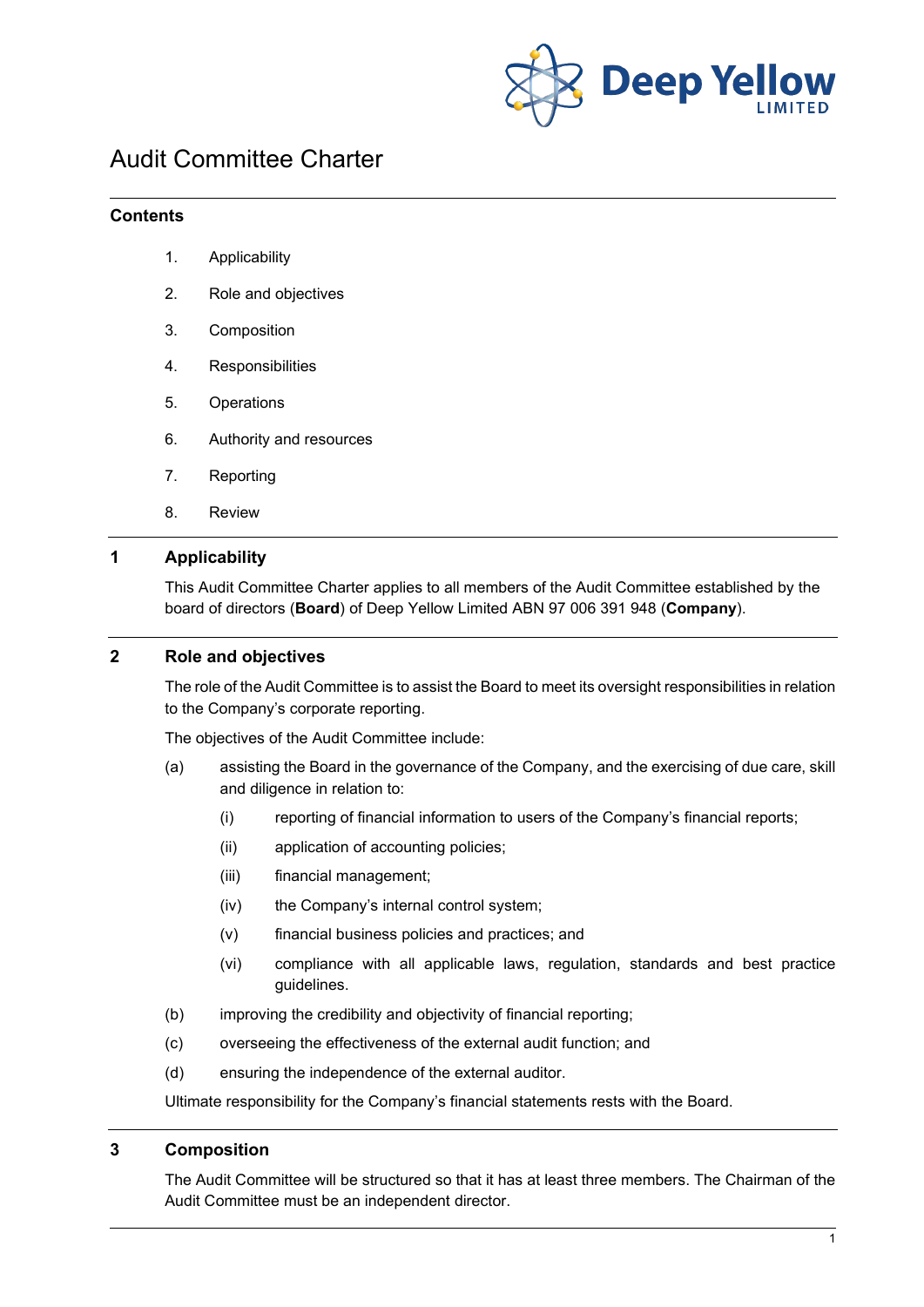All members of the Audit Committee must be financially literate (that is, be able to read and understand financial statements); at least one member must have relevant qualifications and experience (that is, should be a qualified accountant or other finance professional with experience of financial and accounting matters); and all members should have an understanding of the industry in which the Company operates.

From time to time, non-Audit Committee members may be invited to attend Audit Committee meetings, if it is considered appropriate.

The Board will review the composition of the Audit Committee annually to ensure it comprises the appropriate balance of skills, knowledge and experience to be able to discharge the committee's mandate effectively.

#### **4 Responsibilities**

The Audit Committee has the following responsibilities:

#### **4.1 Corporate reporting**

- (a) Review the half-year and annual financial statements presented by management, together with reports and opinions from the external auditor and confirm they reflect the understanding of the Audit Committee members, and otherwise provide a true and fair view of, the financial position and performance of the Company.
- (b) Review significant accounting and reporting issues and assess the appropriateness of accounting policies and methods chosen by management, particularly those relating to significant accounting estimates and judgements and the assessment of going concern.
- (c) Review recent regulatory and professional pronouncements and understand their impact on the financial statements.
- (d) Review the results of the audit with the external auditor, including significant adjustments, uncorrected misstatements and any difficulties encountered or unresolved disagreements with management.
- (e) Review the appropriateness of disclosures in the financial statements and financial reporting to stakeholders, particularly in regard to estimate and judgments.
- (f) Review all matters required to be communicated to the Audit Committee under Australian Auditing Standards with management and the external auditor, such as key audit matters for listed companies, significant internal control deficiencies, indications of fraud or corruption and non-compliance with laws or regulations.
- (g) Review management representations, including the Chief Executive Officer and Chief Financial Officer declarations regarding the financial report and financial records.
- (h) Provide a recommendation to the Board whether the financial report should be approved, based on a review of the financial statements, note disclosures and other information.
- (i) Review the other sections of the annual report before its release and consider whether the information is understandable and consistent with members' knowledge about the entity and its operations, and is unbiased.
- (j) Review management's process for ensuring that information contained in analyst briefings, investor presentations and press announcements is consistent with published financial information, and is balanced and transparent.
- (k) Ensure that the declaration referred to in Recommendation 4.2 of the ASX Corporate Governance Council Corporate Governance Principles and Recommendations is given before the Board approves the Company's financial statements for each half-year and full year.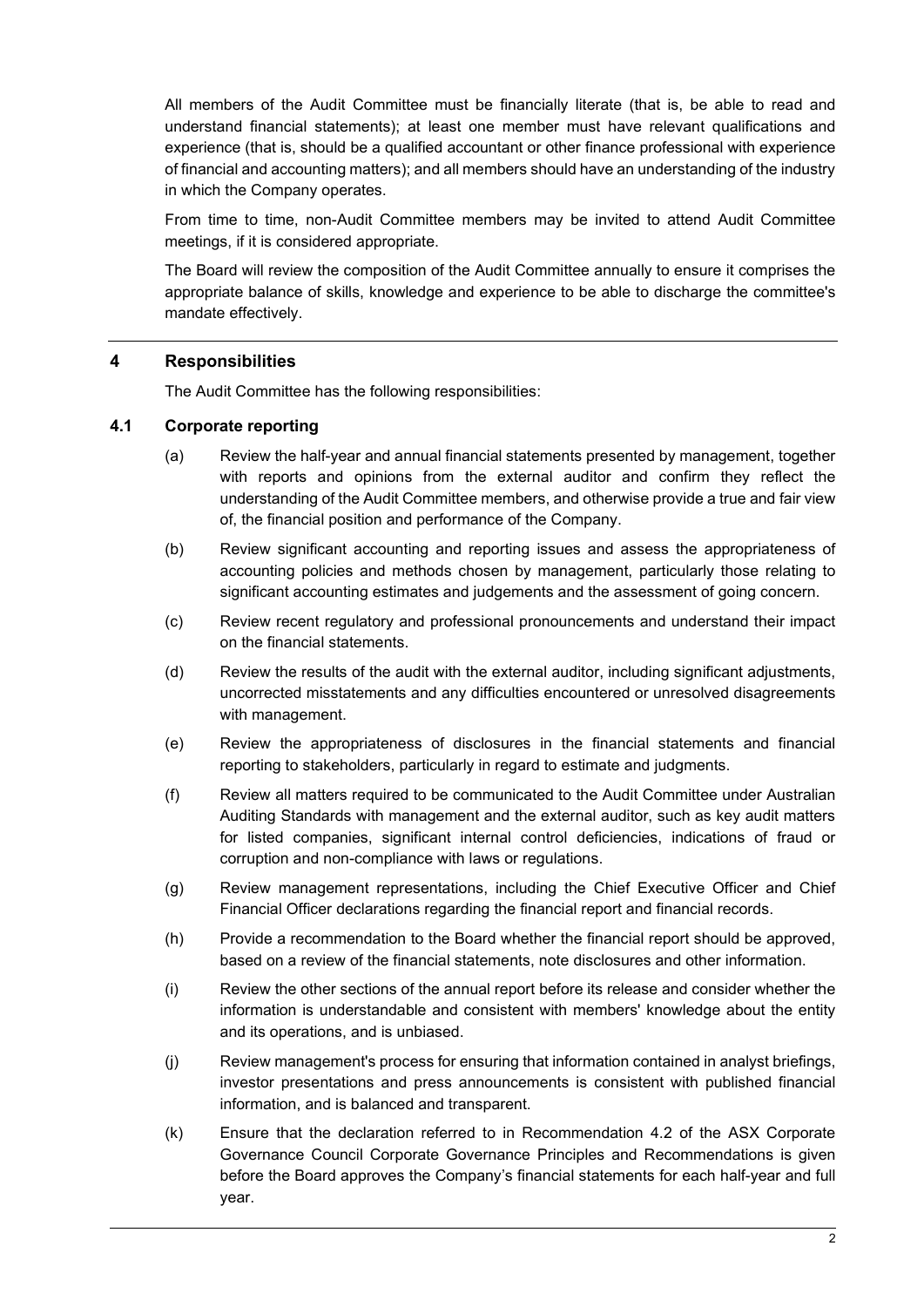## **4.2 Fraud and internal control**

- (a) Consider the impact of the Company's culture on internal control.
- (b) Assess the internal processes for determining and managing key financial risk areas, particularly:
	- (i) compliance with laws, regulations, standards and best practice guidelines, including industrial relations laws;
	- (ii) important judgments and accounting estimates;
	- (iii) litigation and claims; and
	- (iv) fraud and theft.
- (c) Make recommendations to the Board for improvements (if any) in relation to the internal financial management and financial controls of the Company.
- (d) Obtain and assess management reports on any suspected or actual fraud, theft or breaches of law, and recommend appropriate actions by the Board.
- (e) Address the effectiveness of the internal control, financial risk management and performance management systems with management and the external audit providers.
- (f) Evaluate the processes the Company has in place for assessing and continuously improving internal controls, particularly those related to areas of significant risk.
- (g) Meet periodically with key management and external auditors to understand and discuss the control environment.

## **4.3 External audit**

- (a) Assess the quality and effectiveness of the audit conducted and evaluate performance of the auditor.
- (b) Meet with the external auditor at least twice each year, and any other time considered appropriate.
- (c) Review the Company's Procedure for the Selection, Appointment and Rotation of External Auditor set out in the Appendix to this Audit Committee Charter.
- (d) Carry out the functions ascribed to the Audit Committee in the Procedure for the Selection, Appointment and Rotation of the External Auditor.
- (e) Review with the external auditor the scope and terms of the audit and the audit fee including a review of non-audit services provided by the external auditor.
- (f) Review the audit plan for coverage of material risks and financial reporting requirements.
- (g) Monitor and review auditor independence and objectivity.
- (h) Establish ongoing communications with the auditors and ensure access to directors and the Audit Committee.
- (i) Review reports from the external auditors (including auditor's reports, closing reports and management letters).
- (j) Discuss with the external auditor matters relating to the conduct of the audit, including any difficulties encountered, any restrictions on scope of activities or access to information, significant disagreements with management and the adequacy of management response.
- (k) Review any proposal for the external auditor to provide non-audit services and whether it might compromise the independence of the external auditor.
- (l) Ensure that the external auditor is given notice of all general meetings, and attends the Company's annual general meeting.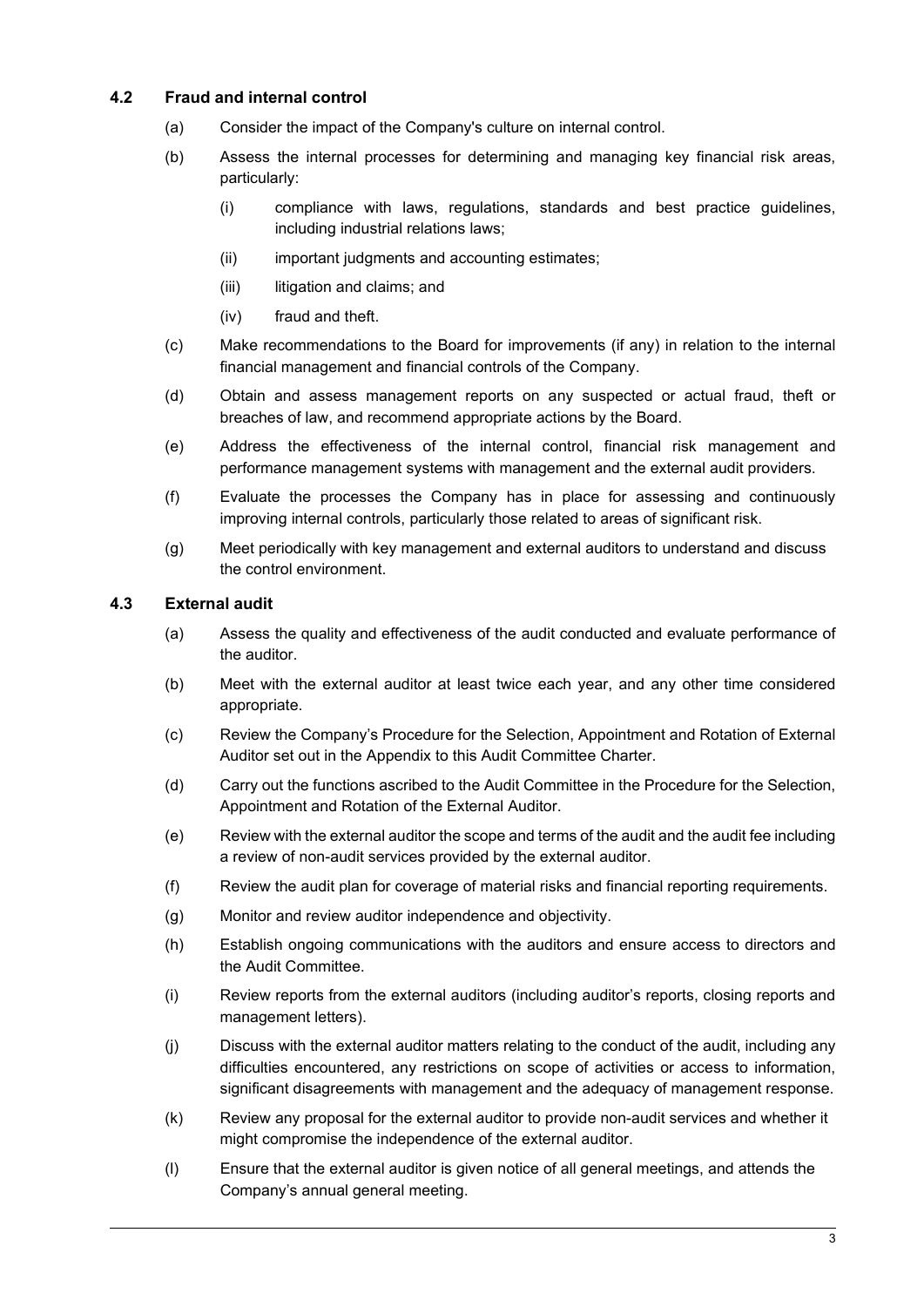#### **4.4 Compliance**

- (a) Consider the impact of the Company's culture on compliance processes.
- (b) Monitor the impact of changes in key laws, regulations, internal policies and Accounting Standards affecting the entity's operations.
- (c) Review the effectiveness of the entity's systems, policies and practices that relate to compliance with laws, regulations, internal policies and Accounting Standards, and the results of management's investigation and follow-up (including disciplinary action) of any instances of non-compliance.
- (d) Obtain regular updates from management and the head of compliance about compliance and ethical matters that may have a material impact on the entity's financial statements, strategy, operations or reputation, including material breaches of laws, regulations, standards and company policies.
- (e) Review and monitor related party transactions.
- (f) Discuss with management whether all regulatory compliance matters of the Company have been considered in the preparation of the financial statements, such as compliance with Accounting Standards and the requirement for the financial statements to reflect a 'true and fair' view.

#### **4.5 Other**

Perform such other functions related to this Charter as requested by the Board.

#### **5 Operations**

The Audit Committee meets at least twice per financial year and otherwise as required. Minutes of all meetings of the Audit Committee are kept. The minutes are tabled at each subsequent meeting of the Board. Audit Committee meetings will be governed by the same rules set out in the Company's Constitution as they apply to meetings of the Board.

### **6 Authority and resources**

The Company will provide the Audit Committee with sufficient resources to undertake its duties, including providing educational information on accounting policies and other financial topics relevant to the Company, to assist the Audit Committee in fulfilling its duties.

The Audit Committee is authorised to:

- (a) seek any information it requires to perform its duties, from any employee of the Company;
- (b) seek explanations and additional information from the Company's external auditors, without management present, when required; and
- (c) obtain, at the Company's expense, external legal or other professional advice on any matter within its responsibilities as set out in this Audit and Risk Committee Charter.

The Audit Committee has the power to conduct or authorise investigations into any matter within its scope of responsibilities.

## **7 Reporting**

The Chairman of the Audit Committee will report to the Board, at the following Board meeting, on the proceedings of each meeting of the Audit Committee, bringing forward all recommendations of the Audit Committee which require Board approval, and reporting on any actions taken by the Audit Committee.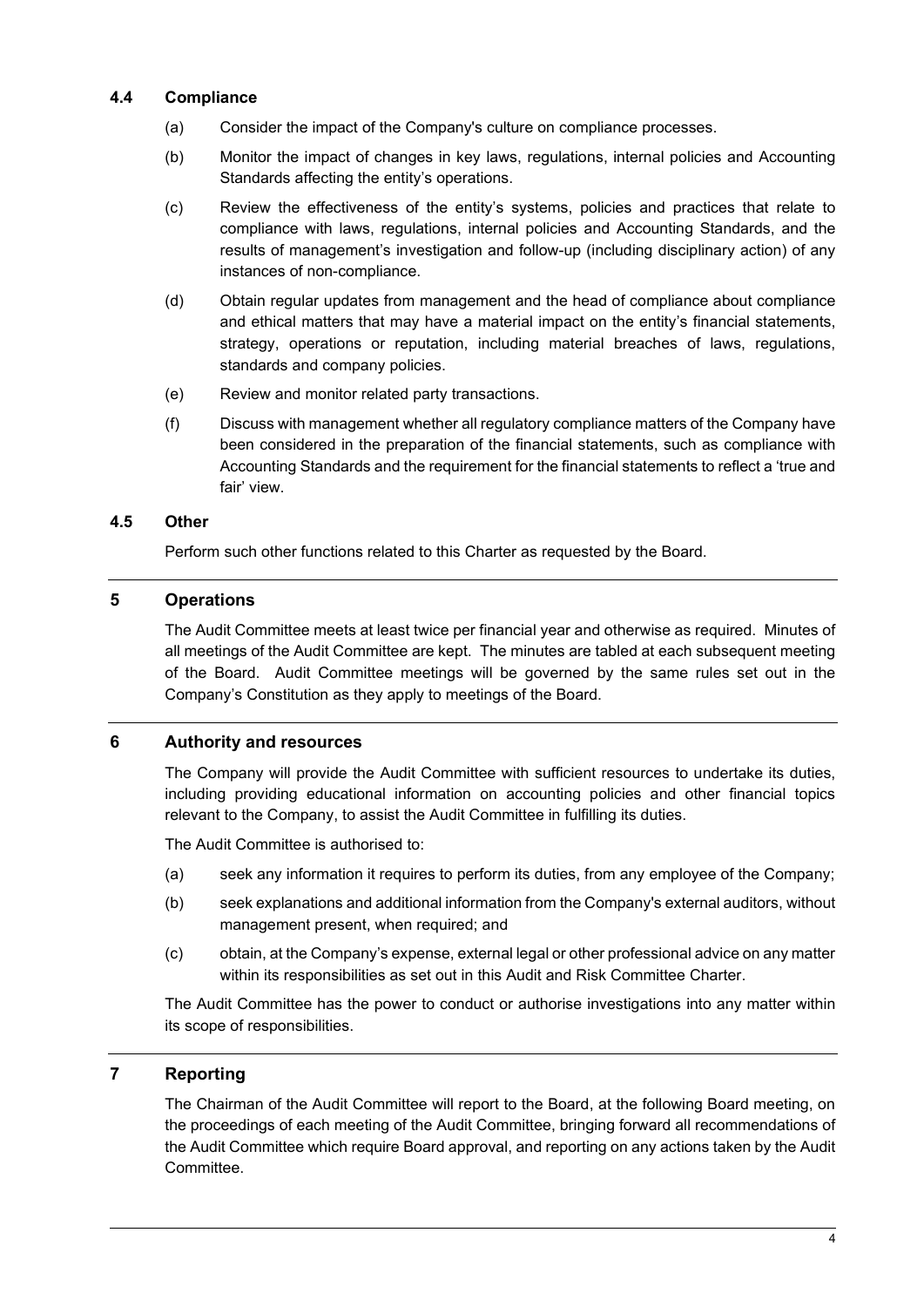The Chairman of the Audit Committee is to be present at the Company's annual general meeting to answer questions, through the Chairman of the Board.

# **8 Review**

This Audit Committee Charter will be reviewed by the Audit Committee at least annually, and updated as required.

Date adopted 20 June 2019

Last amendment -

Last review 24 June 2021